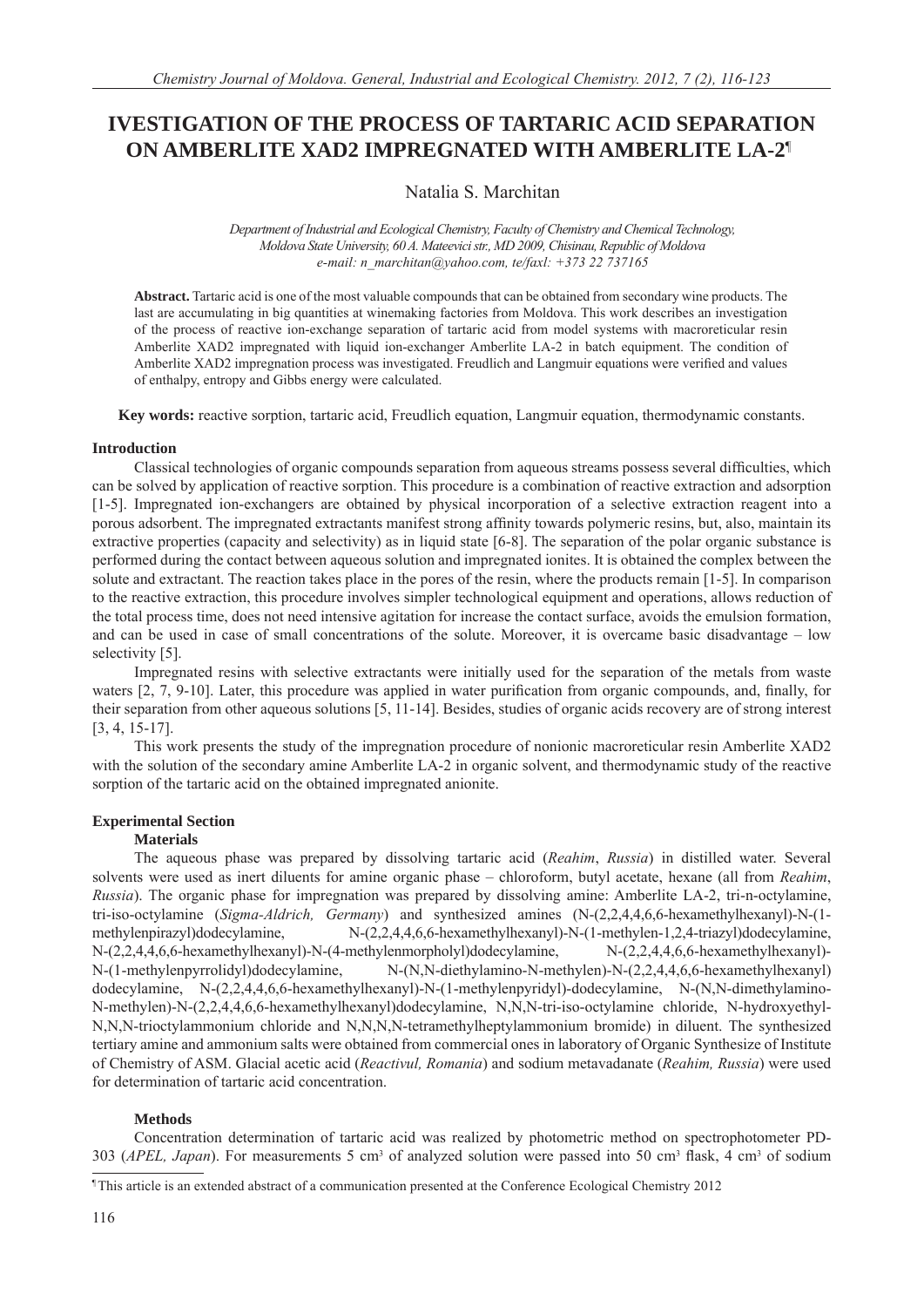metavanadate solution  $(5%)$  and 1 cm<sup>3</sup> of glacial acetic acid were added, then flask was fitted with distilled water. Obtained solution is left for 15-20 min at dark for the formation of the stable color during 24 h. Measurements were done at 525 nm wave length (green filter) against a blank similarly prepared without tested solution [18].

#### **Procedure**

The experimental procedure of the impregnation of the Amberlite XAD2 with Amberlite LA-2 consists of several stages. Initially, solid anionite is washed with acetone and distilled water to eliminate organic and inorganic impurities. Liquid amines are used without additional purification. Impregnation consists in immersion of the solid resin in solution of the liquid anionite in organic solvent. After 24 h, necessary to fulfill impregnation process, the excess of the organic substance is removed by addition of the distilled water to the obtained anionite and its exposition to the ultrasound with the frequency 35 kHz in ultrasound bath Sonica 1200M (*Soltec, Italy*) during 5 min. Another possibility is to pour out remained amine solution by washing of the impregnated anionite with the same solvent, used for the preparation of the amine solution. Anionites obtained by both methods do not differ by their properties. For further experiments dry ionexchanger was used.

Determination of the reactive sorption performance of tartaric acid from model solution on obtained impregnated anionite was done as follows: 1 g of impregnated anionite is stirred with universal stirrer WU-4 (*Premed, Poland*) or agitator AVU-6s (Russia) with 50 cm<sup>3</sup> of tartaric acid solution till the equilibrium is reached, and concentration of the tartaric acid is determined in the final solution  $[18]$ .

Conditions of the impregnation process were determined from investigation of the next parameters: type of the amine (Amberlite LA-2, tri-n-octylamine, tri-iso-octylamine and synthesized amines), type of the solvent (hexane, chloroform, butylacetate), amine concentration in the impregnation solution, the volume of the solvent used in preparation of the impregnation solution and the time of impregnation. The impregnation performance was appreciated by determination of reactive sorption of the tartaric acid from model solution on impregnated anionite.

In order to estimate equilibrium constants for the reactive sorption process of the tartaric acid on anionite Amberlite XAD2 impregnated with Amberlite LA-2, 0.5 g of the anionite were stirred with 50 cm<sup>3</sup> of tartaric acid solution with the concentration between 0.33  $g/dm^3$  and 6.99  $g/dm^3$ , with the magnetic stirrer for an hour (time enough to create equilibrium state). The contact between the phases was ensured in thermostat during the whole process till the equilibrium state. In this way there were estimated the isotherms of the sorption at 296 K, 300 K, 305 K and 313 K.

#### **Defi nition of Characteristic Parameters**

Reactive sorption at equilibrium  $q_e$  (g/g) of the impregnated anionite is calculated by the formula:

$$
q_e = \frac{(c_o - c_e) \cdot V}{m},\tag{1}
$$

where:  $m$  – mass of the dry ion-exchanger, g;  $V$  – tartaric acid solution volume, dm<sup>3</sup>;  $c_o$  – initial concentration of the tartaric acid in model solution,  $g/dm^3$ ;  $c_e$  – concentration of the tartaric acid in model solution at equilibrium,  $g/dm^3$ .

The constants of equilibrium were determined applying Freundlich and Langmuir equations.

For the determination of the constants  $K<sub>F</sub>$  and *n*, the data were used the Freundlich isotherm in logarithmic form:

$$
\ln q_e = \ln K_F + \frac{1}{n} \ln c_e \tag{2}
$$

where:  $K<sub>F</sub>$  – Freundlich equilibrium constant; *n* – empiric parameter of heterogeneity of the surface [19-24].

The reverse of the Langmuir equation takes linear dependency:

$$
\frac{c_e}{q_e} = \frac{c_e}{q_m} + \frac{1}{q_m \cdot K_L} \tag{3}
$$

where:  $K_L$  – Langmuir constant;  $q_m$  – maximal specific adsorption (mg/g), correspondent to the space occupied by a monomolecular layer on the adsorbent surface [19-25].

The precision of the correlation was appreciated by correlation coefficient  $\mathbb{R}^2$ :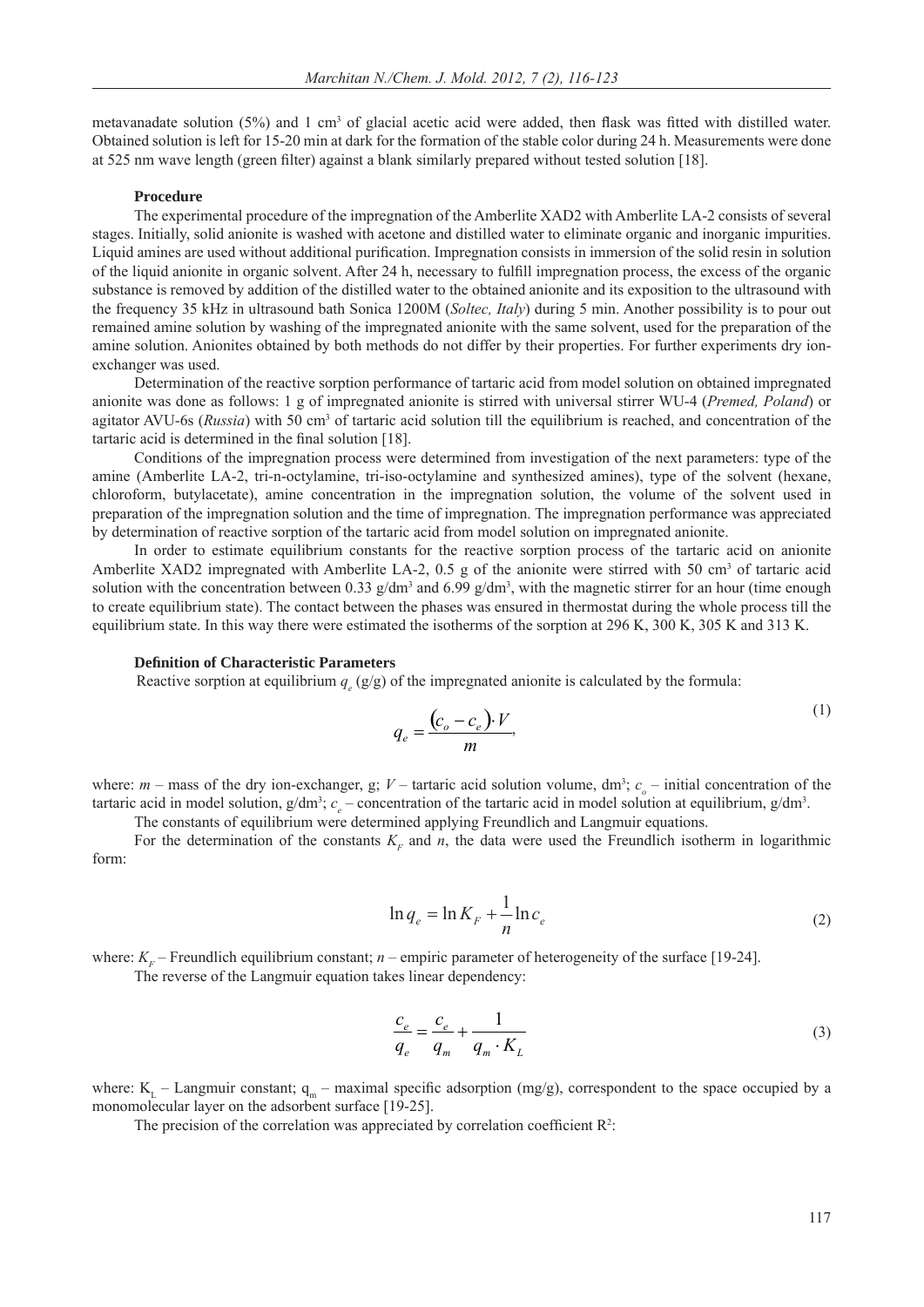$$
R_{yx}^2 = r_{yx^2}^2 = \frac{\left(\sum_{i} (y_i - \overline{y})(x_i - \overline{x})\right)^2}{\sum_{i} (y_i - \overline{y})^2 \sum_{i} (x_i - \overline{x})^2}
$$
(4)

For the determination of the entropy and enthalpy through the graphic method was applied next form of the Van′t Hoff equation:

$$
\ln K_L = -\frac{\Delta H^o}{RT} + \frac{\Delta S^o}{R}
$$
 (5)

where: *ΔHº* – enthalpy, J/mol; *ΔSº* – entropy, J/(mol·K); *R* – universal constant of the ideal gas (8,314 J/(mol⋅K)), and *T* – temperature of the process realization [24, 26, 27].

#### **Results and discussion**

The first stage of the determination of the conditions of impregnation process was amine selection. For this, there were prepared several impregnation solutions by dissolving  $0.8 \text{ cm}^3$  of amine in 3 cm<sup>3</sup> of hexane. Next amines were used: Amberlite LA-2, tri-n-octylamine, tri-iso-octylamine, N-(2,2,4,4,6,6-hexamethylhexanyl)-N- (1-methylenpirazyl)dodecylamine, N-(2,2,4,4,6,6-hexamethylhexanyl)-N-(1-methylen-1,2,4-triazyl)dodecylamine, N-(2,2,4,4,6,6-hexamethylhexanyl)-N-(4-methylenmorpholyl)dodecylamine, N-(2,2,4,4,6,6-hexamethylhexanyl)- N-(1-methylenpyrrolidyl)dodecylamine, N-(N,N-diethylamino-N-methylen)-N-(2,2,4,4,6,6-hexamethylhexanyl) dodecylamine, N-(2,2,4,4,6,6-hexamethylhexanyl)-N-(1-methylenpyridyl)dodecylamine, N-(N,N-dimethylamino-Nmethylen)-N-(2,2,4,4,6,6-hexamethylhexanyl)dodecylamine, N,N,N-tri-iso-octylamine chloride, N-hydroxyethyl-N,N,Ntrioctylammonium chloride and N,N,N,N-tetramethylheptylammonium bromide. One gram of Amberlite XAD2 were added to the amine solution, stirred and left for 24 h.



**Fig. 1.** The effect of the nature of the amine used for the impregnation of Amberlite XAD2 on reactive sorption of the tartaric acid from aqueous solution

 $(m(\text{anionic}) = 0.4 \text{ g}; d_p = 0.75 \text{ mm}; V(AT) = 40 \text{ cm}^3; c_o(AT) = 3.46 \text{ g/dm}^3; \tau_{\text{agit}} = 60 \text{ min}; t = 23 \text{°C}; n = 200 \text{ min}^{-1})$ 1 – N-(2,2,4,4,6,6-hexamethylhexanyl)-N-(1-methylenpirazyl)dodecylamine, 2 – N-(2,2,4,4,6,6-hexamethylhexanyl)-N-  $(1-methylen-1,2,4-triazy)$  dodecylamine,  $3-N-(2,2,4,4,6,6-hexamethylhexanyl)-N-(4-methylenmorpholyl)$ dodecylamine, 4 – N-(2,2,4,4,6,6-hexamethylhexanyl)-N-(1-methylenpyrrolidyl) dodecylamine, 5 – N-(N,N-diethylamino-N-methylen)-N- (2,2,4,4,6,6-hexamethylhexanyl) dodecylamine, 6 – N-(2,2,4,4,6,6-hexamethylhexanyl)-N-(1-methylenpyridyl) dodecylamine, 7 – N-(N,N-dimethylamino-N-methylen)-N-(2,2,4,4,6,6-hexamethylhexanyl)dodecylamine, 8 – N-(2,2,4,4,6,6-hexamethylhexanyl) dodecylamine (Amberlite LA-2), 9 – N,N,N-tri-iso-octylamine chloride, 10 – N-hydroxyethyl-N,N,N-trioctylammonium chloride

Tests of the obtained anionites revealed that maximal performance of reactive sorption of the tartaric acid was received for anionites impregnated with Amberlite LA-2 and (N,N-dimethylamino-N-methylen)-N-(2,2,4,4,6,6hexamethylhexanyl)dodecylamine. During separation with anionites impregnated with tri-n-octylamine, tri-isooctylamine, and N,N,N,N-tetramethylheptylammonium bromide was detected formation of the emulsion during stirring, caused by transfer of the amines from resin to aqueous solution, so they were excluded from following investigations. Thus, it was proposed to use Amberlite LA-2 amine for the impregnation of Amberlite XAD2, because the synthesis of (N,N-dimethylamino-N-methylen)-N-(2,2,4,4,6,6-hexamethylhexanyl)dodecylamine involves extra expenses, though process performance was unchangeable.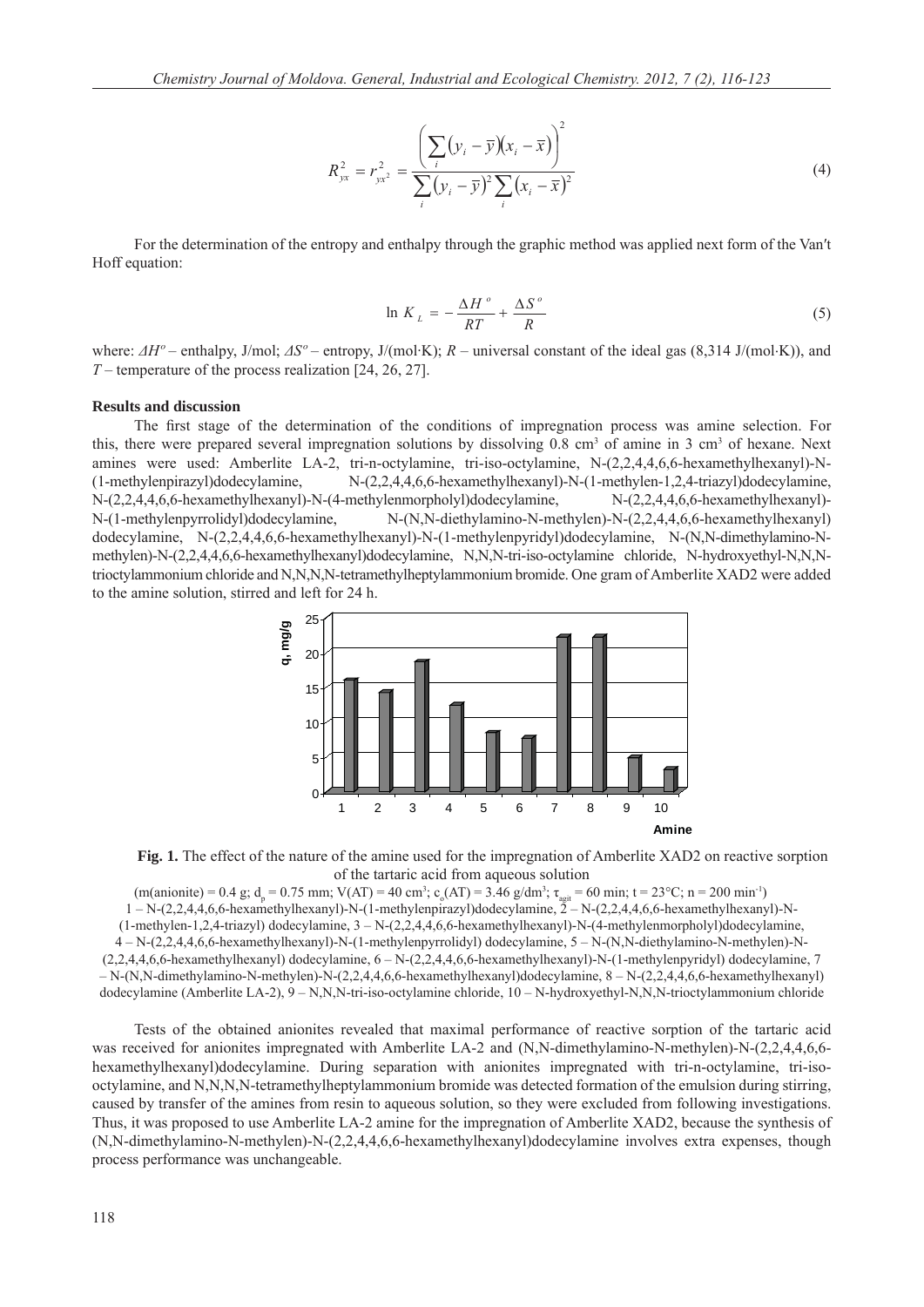

**Fig. 2.** The effect of amine solution solvent on reactive sorption of the tartaric acid from aqueous solution  $(m(\text{anionic}) = 1.0 \text{ g}; d_p = 0.75 \text{ mm}; V(AT) = 50 \text{ cm}^3; c_o(AT) = 3.48 \text{ g/dm}^3; \tau_{\text{agit}} = 60 \text{ min}; t = 28 \degree \text{C}; n = 200 \text{ min}^{-1})$ 

As solvents for impregnation were used: butylacetate, chloroform and hexane. According to the figure 2, amine solution preparation using butylacetate allows obtaining of the impregnated anionite with maximal sorption. Efficiency of the tartaric acid separation process with ion-exchanger prepared on basis of Amberlite LA-2 solution in chloroform was lower than in the case of other solvents. In addition, the separation process of the excess of impregnation solution becomes difficult, because chloroform has a higher density than water. Thus, hexane was used as solvent in the next experiments because the impregnated resins obtained from amine solution in hexane and from solution in butylacetate had nearly similar reactive sorption, but the separation of hexane was easier and faster, due to low boiling point  $(69^{\circ}C)$ .

Amine concentration in impregnation solution varied from 5% to 60%. After, processing and testing of the impregnated anionite, there were obtained the results, presented in figure 3.



**Fig. 3.** The influence of the amine solution concentration used for impregnation on reactive sorption of tartaric acid by impregnated anionites

 $(m(\text{anionic}) = 0.5 \text{ g}; d_p = 0.75 \text{ mm}; V(AT) = 50 \text{ cm}^3; c_o(AT) = 0.8 \text{ g/dm}^3; \tau_{\text{agit}} = 60 \text{ min}; t = 28 \text{°C}; n = 150 \text{ min}^{-1})$ 

The increase of the amine solution concentration used for impregnation influenced positively anionite reactive sorption up to the concentration 30%, and then decreased it. The explication is that the quantity of the fixed amine closes the access of the aqueous solution of tartaric acid to the resin pores.

The quantity of the solvent necessary for preparation of the amine solution also influenced the efficiency of the impregnation process and, further, of the tartaric acid separation. It was taken into account that the ration between amine content and resin weight must be constant, varying only solvent's volume. The organic solution with following volume ratio between Amberlite LA-2 and hexane were prepared: 1:1, 1:2, 1:3, 1:4 and 1:5. They corresponded to the amine solutions with concentration 56.23%; 39.11%; 29.99%; 24.31% and 20.44%, respectively. The quantities of the solutions used for impregnation were different  $(0.754 \text{ g}; 1.084 \text{ g}; 1.414 \text{ g}; 1.744 \text{ g}$  and  $2.074 \text{ g}$ ).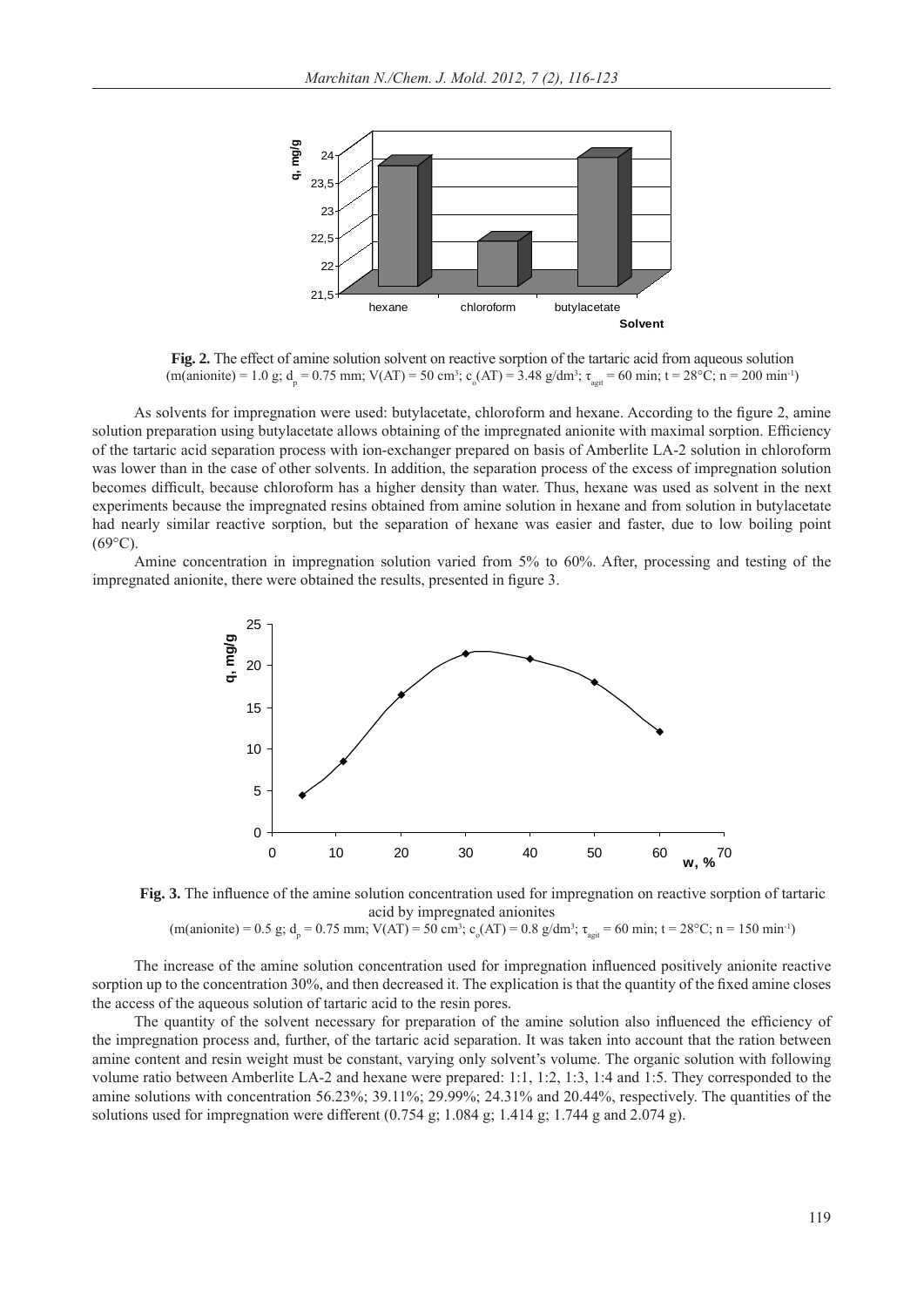

**Fig. 4.** The effect of the volume ratio between Amberlite LA-2 and hexane in impregnation solution on reactive sorption of the tartaric acid

 $(m(\text{anionic}) = 0.5 \text{ g}; d_p = 0.75 \text{ mm}; V(AT) = 50 \text{ cm}^3; c_o(AT) = 0.95 \text{ g/dm}^3; \tau_{\text{agit}} = 15 \text{ min}; t = 27 \text{°C}; n = 150 \text{ min}^{-1})$ 

From the analysis of the figure 4 it is observed that the most adequate volume ratio between the amine and the solvent in impregnation solution was 1:3, corresponding to the solution of Amberlite LA-2 with concentration 30%. This fact confirms once more experimental data received during determination of the impregnation solution concentration.

Amberlite XAD2 was impregnated with 30% solution of Amberlite LA-2 for 1, 2, 4, 6, 8, 14, 16, 20 and 24 h. It was shown that for the finalization of the impregnation was necessary 2 h. The extension of procedure up to 12 h. did not modify properties of the obtained anionite. Impregnation over 16 h led to insignificant decrease of obtained ion exchangers sorption, that can be explained by accumulation of the amine excess in resin pores (fig. 5). The anionite resulted after 24 h of Amberlite XAD2 impregnation did not differ by their properties from that obtained after 4 days of impregnation.



Fig. 5. The influence of the time of impregnation process on tartaric acid sorption on impregnated anionite  $(m(\text{anionic}) = 0.5 \text{ g}; d_p = 0.75 \text{ mm}; V(AT) = 50 \text{ cm}^3; c_o(AT) = 0.92 \text{ g/dm}^3; \tau_{\text{agit}} = 60 \text{ min}; t = 28 \degree \text{C}; n = 150 \text{ min}^{-1})$ 

Then, Freundlich and Langmuir isotherms for obtained anionite were verified. Isotherms of the reactive sorption of tartaric acid on Amberlite XAD2 impregnated with Amberlite LA-2 are present in figure 6.



**Fig. 6.** Isotherms of reactive sorption of tartaric acid on Amberlite XAD2 impregnated with Amberlite LA-2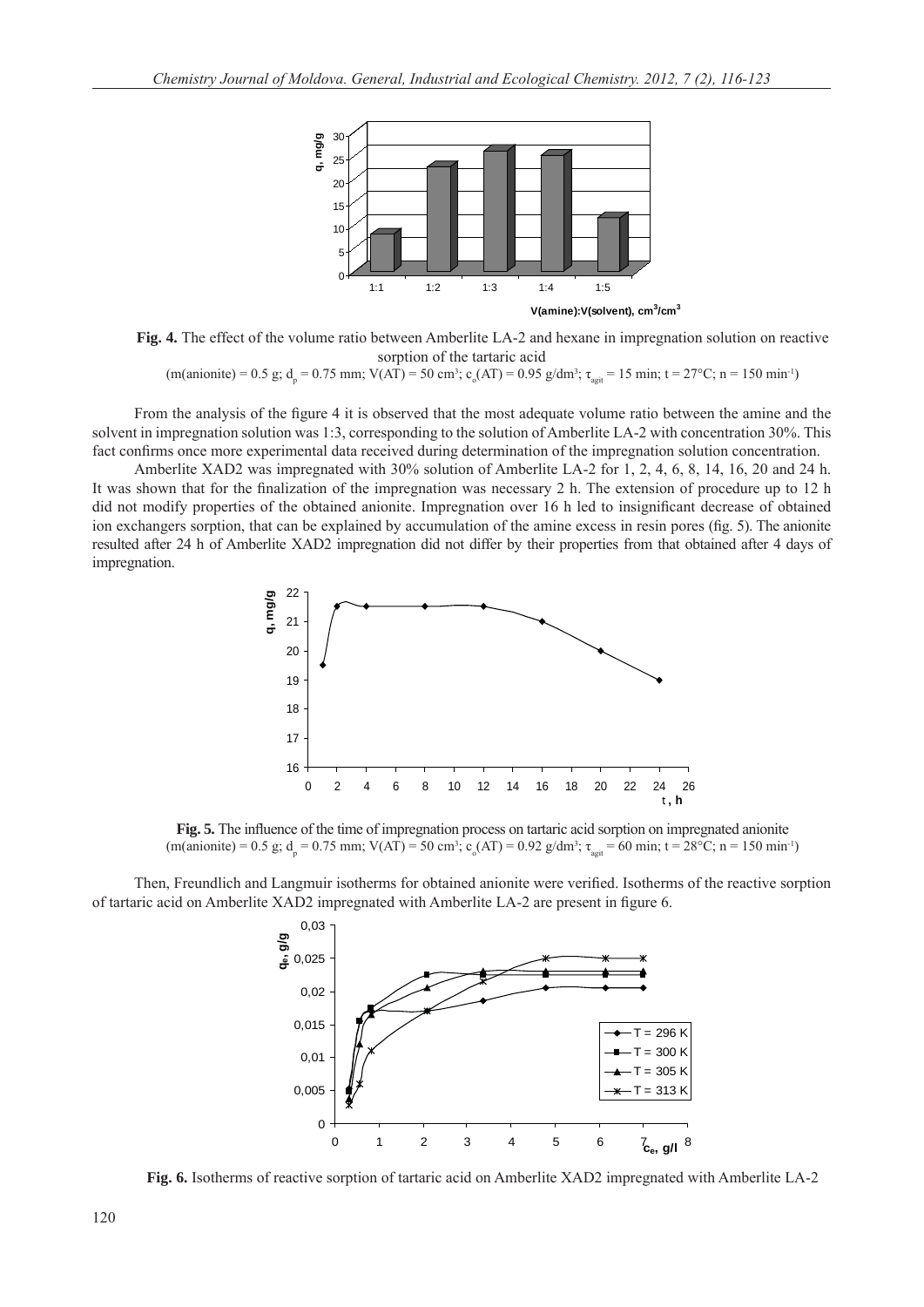Experimental data were processed according to Freundlich and Langmuir equations, and the results were presented in table 1. In figures 7 and 9 was illustrated experimental validation of the Freundlich and Langmuir equations for the reactive sorption of tartaric acid on Amberlite XAD2 impregnated with Amberlite LA-2 at 296 K. In the same way were analyzed all isotherms.



**Fig. 7.** Experimental validation of the Freundlich equation for the reactive sorption of the tartaric acid on Amberlite XAD2 impregnated with Amberlite LA-2 at 296 K



**Fig. 8.** Experimental validation of the Langmuir equation for the reactive sorption of the tartaric acid on Amberlite XAD2 impregnated with Amberlite LA-2 at 296 K

*Table 1* 

| T, K | Freundlich |                           |        | Langmuir           |               |                |
|------|------------|---------------------------|--------|--------------------|---------------|----------------|
|      | n          | $\mathbf{L}_{\mathrm{r}}$ | $R^2$  | $K_{\tau}$ , $L/g$ | $q_m$ , $g/g$ | $\mathbb{R}^2$ |
| 296  | 3,3898     | 1,6872                    | 0,5944 | 1,8536             | 0,0222        | 0,9902         |
| 300  | 2,7809     | 1,1264                    | 0.6207 | 1,8079             | 0,0248        | 0,9807         |
| 305  | 2,1925     | 0,5044                    | 0,7096 | 1,0484             | 0,0270        | 0,9637         |
| 313  | 1,4575     | 0,0727                    | 0,9143 | 0,3253             | 0,0383        | 0,9259         |

Comparison of the values of the correlation coefficients demonstrated that Langmuir equation verify experimental data in a better way. The values of the maximal specific reactive sorption, calculated with the same equation, increased at the same time with the temperature, which meant the interaction between tartaric ions and impregnated resin was an endothermic process.

Langmuir isotherm is mostly adequate for adsorption on energetic homogeneous surfaces, accompanied with the reaction [19-23]. Due to the established hypotheses, it allowed, after verification, determination of thermodynamic values *ΔGº*, *ΔHº*, *ΔSº* (table 2).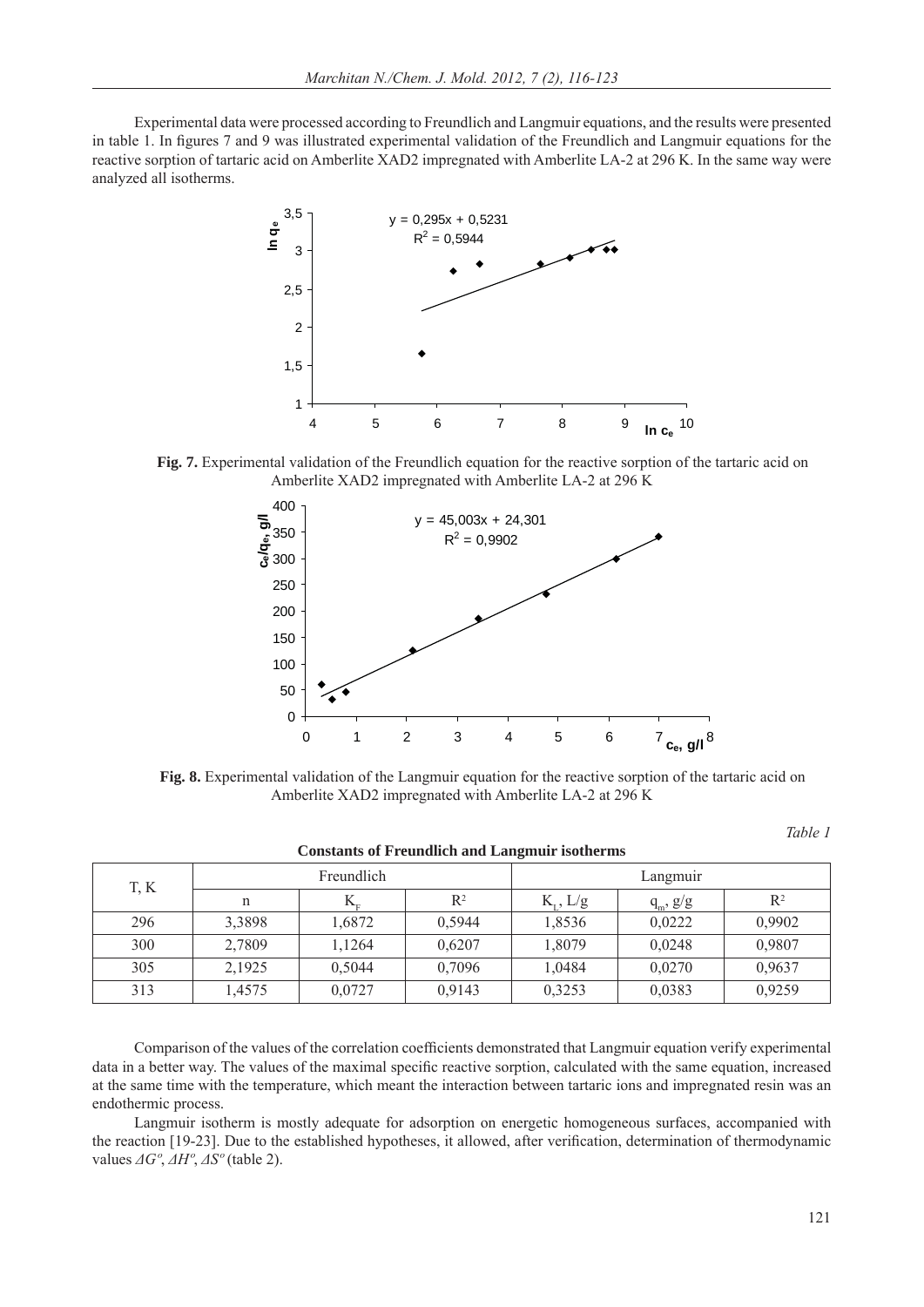| 17  | $\Delta G^{\circ}$ , J/mol | $\Delta H^{\circ}$ , J/mol | $\Delta S^{\circ}$ , J/(mol·K) |  |  |  |  |  |
|-----|----------------------------|----------------------------|--------------------------------|--|--|--|--|--|
| 296 | $-1518,83$                 |                            | $-261.26$                      |  |  |  |  |  |
| 300 | $-1477.09$                 | $-78850,18$                | $-257.91$                      |  |  |  |  |  |
| 305 | $-119,86$                  |                            | $-258,13$                      |  |  |  |  |  |
|     | 2922,59                    |                            | $-261,25$                      |  |  |  |  |  |

**Calculated thermodynamic constants** 

Graphic dependency between the constant of equilibrium and the temperature allows estimating enthalpy and entropy of the tartaric acid separation process on Amberlite XAD2 impregnated with Amberlite LA-2.



**Fig. 9.** The dependency of the natural logarithm of equilibrium constant (ln K) of the tartaric acid reactive sorption process on Amberlite XAD2 resin impregnated with Amberlite LA-2 on temperature (1000/T)

Enthalpy value determined by graphic method was -82524.07 J/mol, while entropy value -271.75 J/(mol·K). Differences between the calculated and graphically determined results were 4.45 %.

 $\Delta G^{\circ}$  represents modification of the free energy in standard state during the ion-exchange and sorption or desorption of the solvent and dissolved electrolyte [26, 27]. Negative value of Gibbs free energy modifi cation denote spontaneous process of ion-exchange. But, increase of *ΔGº* along with temperature shows its negative effect on the stability of the bonds between tartaric acid and ion-exchanger, which was confirmed by the decrease of equilibrium constant. Negative value of the enthalpy variation indicates an exothermic process, which is an additional argument. The selectivity of the sorption process characterized by negative value of the thermodynamic potential, is determined by the significant decrease of the entropy. This process represents the increasing of the energy of interaction between selectively fixed ions on the ionite, in comparison to the interaction energy of ionite with concurrent substituted ions, thus the complex between tartaric acid ion and anionite became more ordered.

System enthalpy variation in case of ion-exchange for diluted solutions was caused by the variation of the energy of interactions between contra-ions and ionite. Generally, bond energy between the ions of organic substances and ionexchangers is lower than between simple monovalent ions of hydrogen, chloride or metal ions (the influence of ion radius). Thus, the values of the thermodynamic potential, enthalpy and entropy support the existence of supplementary interactions, e.g., van der Waals bonds or hydrophobic interactions [27].

#### **Conclusions**

The investigation revealed that for the impregnation of macroporous resin Amberlite XAD2 should be used Amberlite LA-2 amine, in following conditions: solvent – hexane, ratio between amine volume and solvent volume was 1:3, the concentration of amine solution in hexane 30% and impregnation time at least 2 h.

Tartaric acid reactive sorption process on the obtained impregnated anionite verifies Langmuir equation with correlation higher than 0.92, and thermodynamic constants denotes the presence of exothermal process, associated with chemical reaction.

### **References**

- [1]. Warshawsky, A. South African Patent Application 71/5637, 1971.
- [2]. Tavlarides, L. L.; Bae, J. H.; Lee, C. K. Solvent extraction, membranes, and ion-exchange in hydrometallurgical dilute metals separation. Separation Science and Technology. 1987, 22(2-3); pp. 581-617.